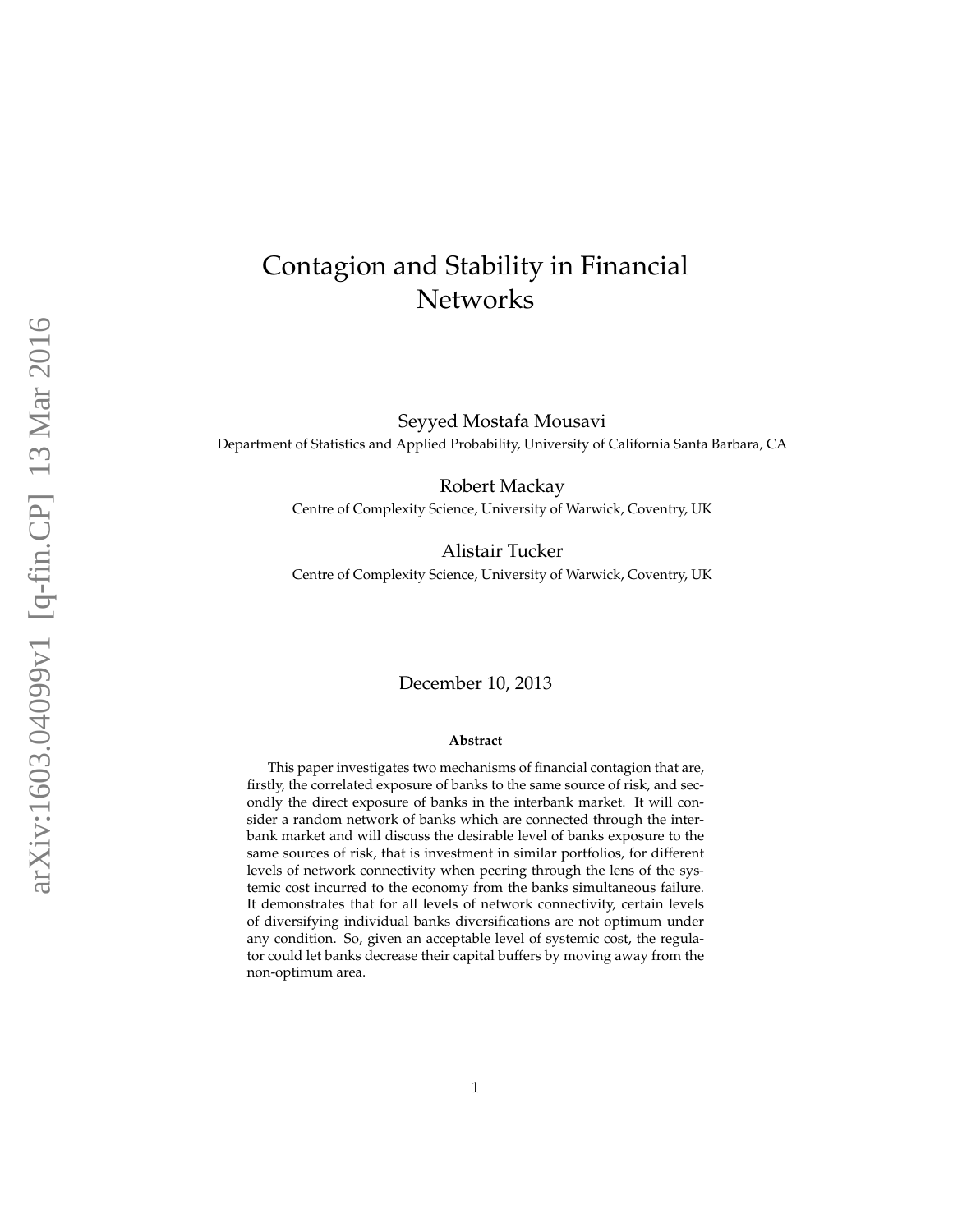### **1 Introduction**

The recent financial crisis has brought many scholars to the consensus that there exist some weak points in the current system and it is necessary to reform it to improve its stability ([\[15\]](#page-13-0), [\[13\]](#page-13-1), [\[21\]](#page-13-2), [\[17\]](#page-13-3)). Safeguarding the stability of the whole financial system, or in other words, ensuring that the system works well even during bad economic periods in which some individual institutions may fail, is in charge of central banks. In fact, they are very concerned about the systemic risk, that is, the risk of a total system collapse like in 2007, after the failure of the Lehman Brothers (which was the counterpart of about \$5 trillion Credit Default Swap (CDS) contracts) there was a great fear that this failure might spread to the other institutions causing a cascade such that the whole economy could collapse. Also to avoid lending to distressed institutions, banks hoarded liquidity exacerbating the situation through financial contagion, that is when the solvency difficulties of some distressed institutions are spread like a disease to the other healthy ones. The culprit of financial contagion is the complex interconnections which exist between the financial institutions and generally, it crops up because of four mechanisms [\[20\]](#page-13-4): 1) correlated exposure of banks to the same source of risk, 2) direct exposure of banks in the interbank market, 3) assets fire-sale of the bankrupted banks, 4) Informational contagion.

Correlated exposure of institutions to the same source of risk is when they invest in the same type of portfolio as the other institutions. According to the Modern Portfolio Theory, there is an optimum portfolio, which maximizes the expected return, for a given level of risk [\[12\]](#page-13-5). So, institutions, based on how risk-averse they are, would invest in their optimum portfolio and their portfolios would be very similar if they could tolerate almost the same level of risk. When individual institutions takes the long position on similar type of assets to maximize their individual return, the system become exposed to the risk that many banks fail simultaneously when those assets lose value for any reason. So, the regulator faces with a dilemma whether she has to let individual institutions maximize their return or she has to impose some regulations on the institutions to make them diversify their portfolio from that of each other [\[5\]](#page-12-0).

At a moment in time, a bank may be in need of money for any reason, such as giving a loan to a customer or investing in an asset, while another one may have extra credit for which he does not have any investment plan, so a win-win decision could be the case when the second bank lends money to the first bank for a rate which is determined by the risk that the borrowing bank defaults on his loan. LIBOR, or London Interbank Offered Rate, is the interest rate at which banks can borrow funds from the other banks in London interbank market. When a bank fails, he might not be able to pay back his borrowings from the other banks and this would incur a loss to them and sometimes lead them towards bankruptcy. In bad economic states, banks become very fussy about lending in order not to incur any loss from the default of the borrowing bank and consequently, the interest rate soars or in other words, the credit dries up.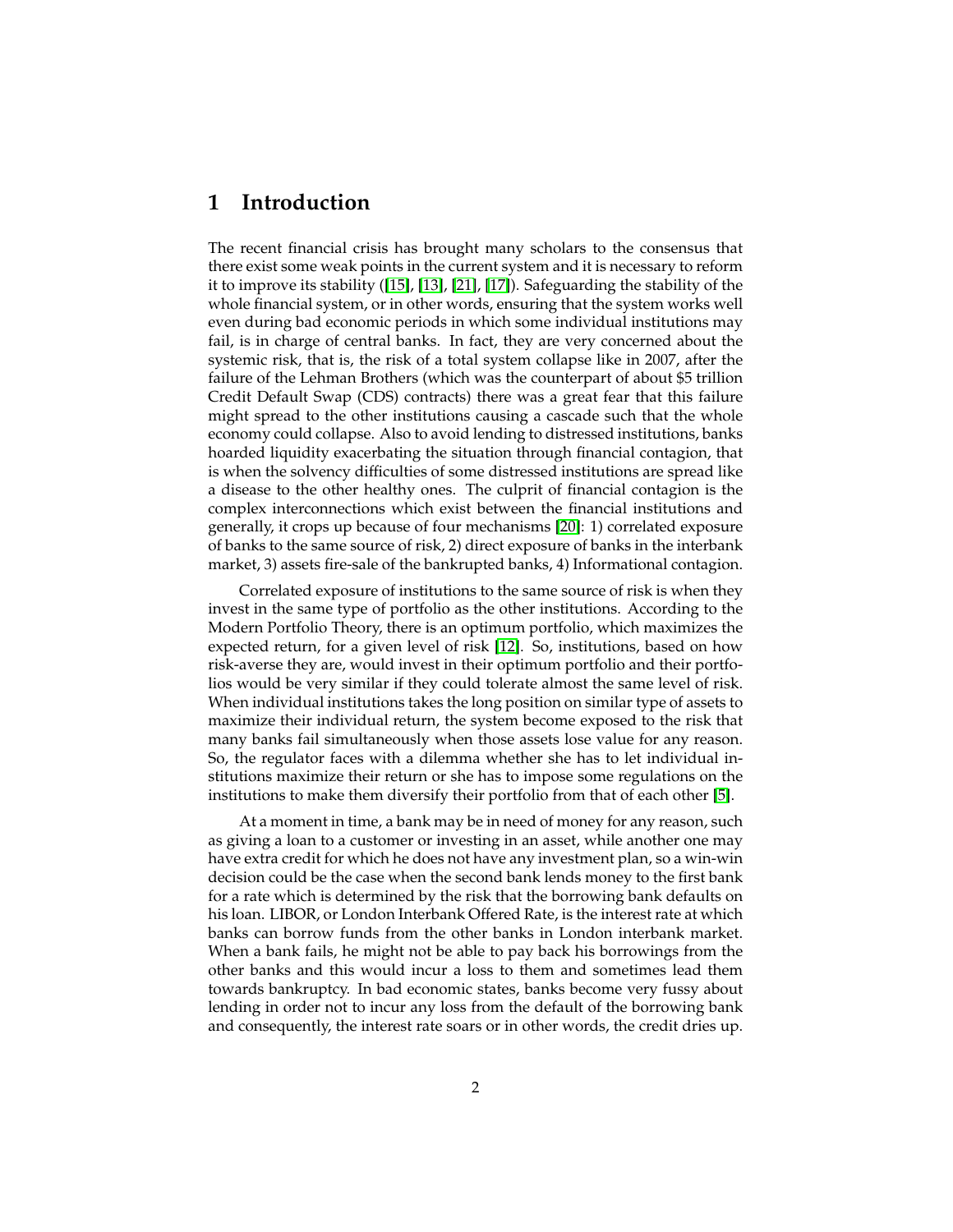For example, in the credit crunch of 2007, LIBOR surged from about 4% to about 6%. To name a few works investigating the interbank market as a source of contagion, it could be [\[3\]](#page-12-1), [\[18\]](#page-13-6), [\[19\]](#page-13-7), [\[20\]](#page-13-4), [\[14\]](#page-13-8), [\[22\]](#page-14-0), [\[24\]](#page-14-1) and [\[25\]](#page-14-2).

When a bank goes bankrupt, it has to follow the bankruptcy procedure and sell its assets to pay back his liabilities for as much as possible. Since the supply of those assets that the failed bank has in its balance sheet increases sharply, their prices tumble, so it is called the assets fire sale and it incurs great losses to those banks who have the same assets in their balance sheets. In fact, the bankruptcy of a bank can implicitly affect another bank which is not directly exposed to the failed bank at all ([\[9\]](#page-13-9), [\[8\]](#page-13-10), [\[23\]](#page-14-3), [\[14\]](#page-13-8) have discussed the effects of assets fire-sale).

Informational contagion happens when depositors or the other banks hoard liquidity even when the bank is working well and it causes a liability-side shock to the bank leading it to insolvency. In fact, it occurs because of the imperfect information about the bank assets and exposures. Historical evidence shows that there is a connection between dire liquidity problems and the economic state [\[10\]](#page-13-11). [\[11\]](#page-13-12), [\[2\]](#page-12-2), [\[1\]](#page-12-3) and [\[4\]](#page-12-4) are a few works in the literature in this regard.

This paper is based on Beale et al paper [\[5\]](#page-12-0), which investigates the correlated exposure of banks to the same source of risk while quantifying the cost incurred to the economy from the banks simultaneous failure. In this paper, the direct exposure of banks in the interbank market, which could serve as a gate of contagion, has been also taken into account. This paper will consider a random network of banks which are connected through the interbank market and will discuss the optimum level of banks exposure to the same source of risk, that is investing in similar portfolios, for different levels of network connectivity when peering through the systemic cost lens. It demonstrates that for all levels of network connectivity, certain levels of regulators diversifying individual banks diversifications are not optimum under any condition. So, given an acceptable level of systemic cost, regulator could let banks decrease their capital buffers by moving away from the non-optimum area.

The rest of this paper is organized as follows. Section [2](#page-2-0) introduces the mathematical model. Section [3](#page-4-0) discusses the partitioning of the assets loss space over possible configurations of banks state. Section [4](#page-6-0) presents the simulation model. Section [5](#page-9-0) explains the simulations results and finally section [6](#page-12-5) wraps up the conclusions.

### <span id="page-2-0"></span>**2 Mathematical Model**

In this model, a network of  $N$  banks is considered. In this paper, bank is a general term and can refer to any type of financial intermediaries. Financial intermediaries can be classified as depository institutions (e.g. commercial banks),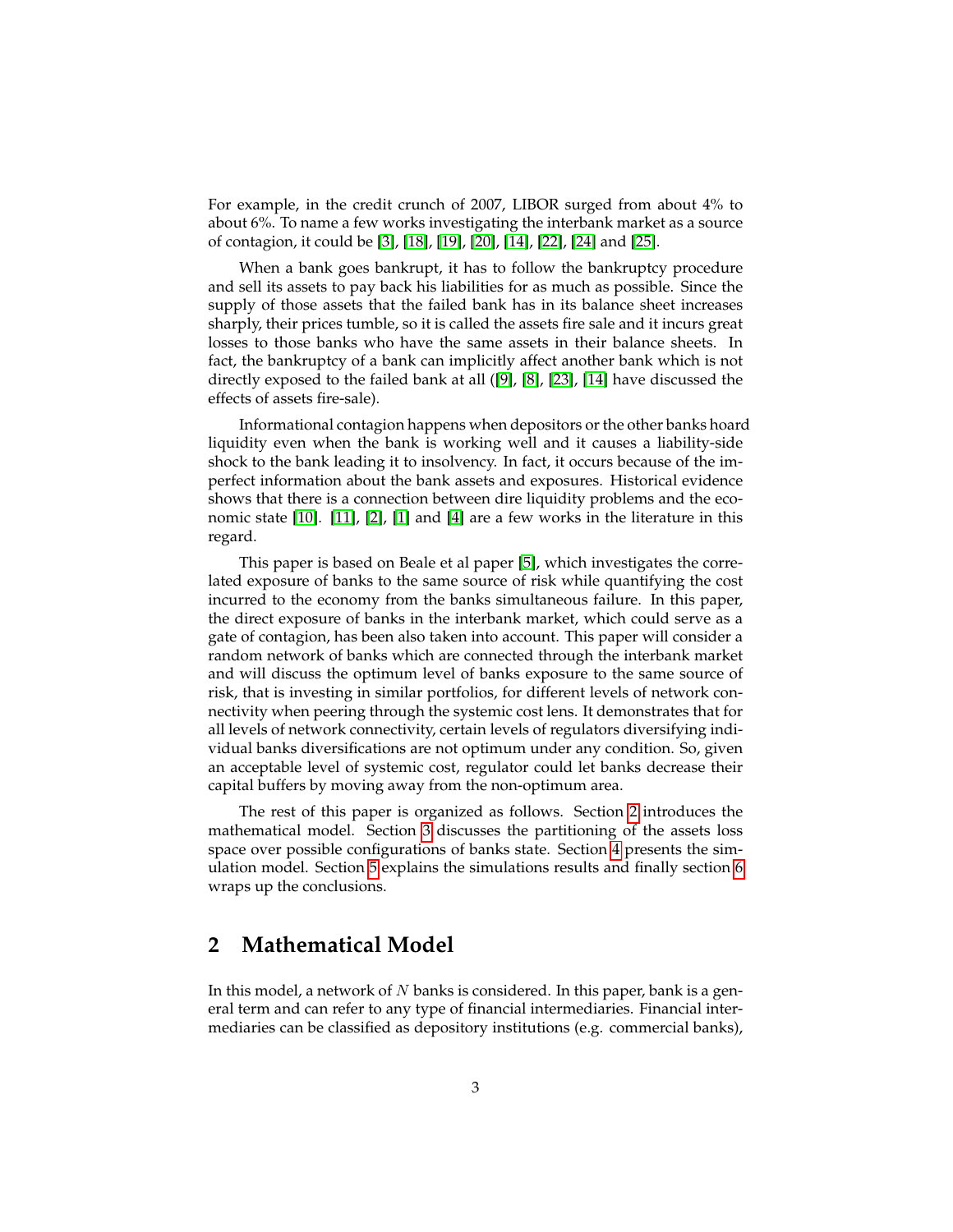insurance and pension funds, finance companies, securities firms (e.g. investment banks and hedge funds) and mutual funds [\[7\]](#page-13-13). Here, the same as some other works like [\[14\]](#page-13-8), [\[20\]](#page-13-4) and [\[16\]](#page-13-14), each bank, as the node of the network, is schematically defined as follows:



Figure 1: Schematic view of a bank

For the "external asset" part of the asset side of the banks' balance sheet, each bank can invest in  $M$  assets. The banks are connected to each other through interbank exposures, including interbank loans and interbank borrowings and they make a directional network. A bank would go bankrupt if it loses more than its net worth or its capital buffer for any reason, such as incurring loss from its investment portfolio, and then in this case it cannot return its liabilities to the other nodes of the system causing harm for them.

The mathematical model of the network is as follows:

$$
Y = XV + LF \tag{1}
$$

 $Y_i$ : bank  $i$ 's asset side loss as a fraction of its capital buffer.

 $\mathbf{X}_{ij}$ : bank *i*'s investment in asset *j* as a fraction of its capital buffer.

 $V_i$ : simple loss of asset *j* or how much asset *j* has lost its value.

 $L_{ii}$ : bank i's loan to bank j as a fraction of bank i's capital buffer. Apparently, the elements on the diagonal of this matrix would be zero since a bank cannot lend money to itself.

 $\mathbf{F}_i = I(Y_i \geq 1)$ : is 1 when bank *i* loses more than its capital buffer or in other words is bankrupt. When the loss of bank  $i$  is more than its capital buffer  $(Y_i \geq 1)$ , then the indicator function (*I*) would output the value of 1 as a result of bank i's bankruptcy.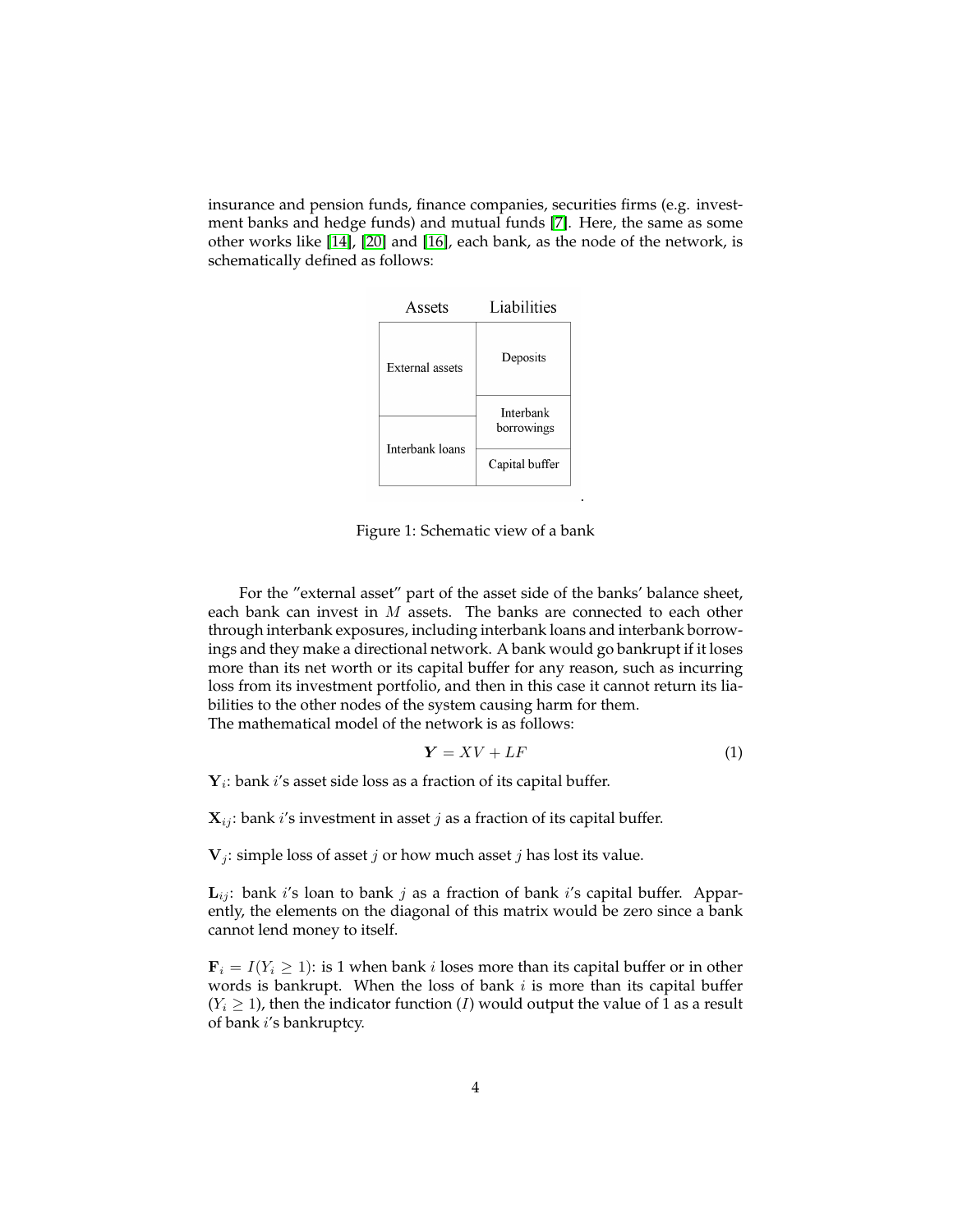Here the system is an excursive equation which should be initialized from a state,  $F$  vector, which is usually the case when all banks are working well. Then, given the point of assets loss, V vector, the final state of the system would be achieved from the excursion of the equation until the state does not change anymore with more excursion. From now on, we mean the final state with  $F$ unless it is stated otherwise.

It is worthwhile mentioning that there is no indication of time in this model. All banks' assets, including external assets  $(X \text{ matrix})$  and interbank loans (L matrix) are static not dynamic and the intuition is that this model is to understand how unstable different sorts of financial systems,  $X$  and  $L$  matrices, are from the regulator perspective and apparently this usually relates to the time of bad economic conditions when many assets lose value and cause loss to the holders and at that point, banks cannot evade the bad fortune by borrowing money from the other banks since the credit dries up and no other bank is keen to lend money to the distressed institutions for fear of increasing their possible loss as the case of those banks bankruptcy [\[18\]](#page-13-6).

As a corollary of the lack of time, an important tenet of the model is that it is contemplating the interbank loans only as a gate of contagion and is not taking into account its returns over time, so it is not the right means to analyze what level of interbank exposure is right for the system.

### <span id="page-4-0"></span>**3 Partition of assets loss space over the banks state**

The  $M$  dimensional space of assets loss vector,  $V$ , could be partitioned up to  $2^N$  possible configurations of F, the binary vector of the banks state, and for the simple case of  $M = N = 2$ , the partition diagram could be as follows: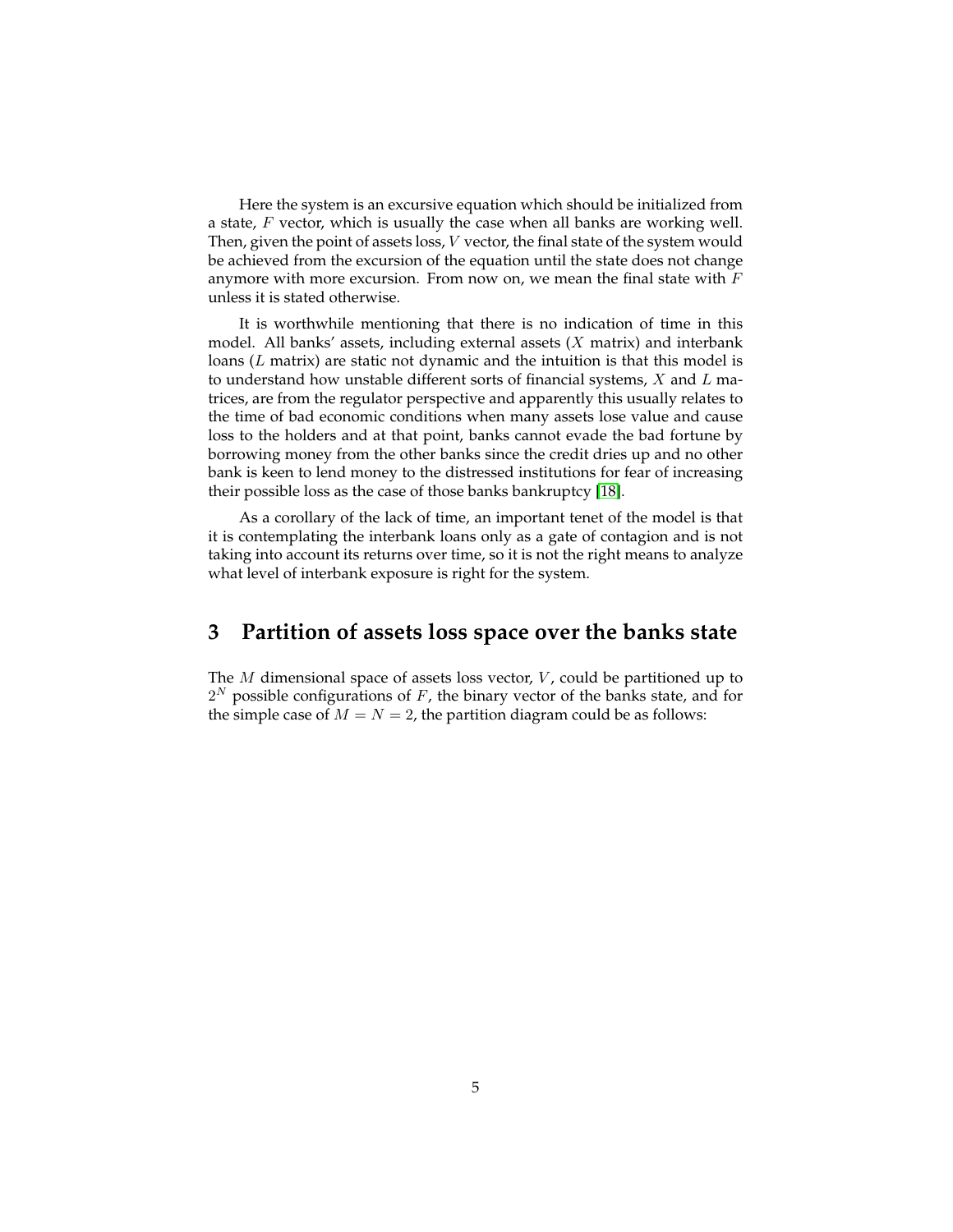

<span id="page-5-0"></span>Figure 2: Partition of V-space over F

In the V-space, each bank, according to its investment portfolio in the assets, would make a hyperplane (a line in the 2-dimensional  $V$ -space) such that when the point of assets loss is higher than the hyperplane, the bank is bankrupt. Otherwise, it is working well. Each hyperplane would be displaced in the points where another bank over which the bank has claims has already defaulted because that bank cannot return its borrowings and consequently causes harm to the bank which has exposure to it. Consequently, it enlarges the regions on which the bank is liquidated to the extent of its exposure to the defaulted bank. In figure [2,](#page-5-0) the final bank lines which are from some point displaced according to the exposure of the bank to the other defaulted bank, are shown.

From the continuation of the shifted parts of each at least two hyperplanes, a multiple-behavior region would be made like region 5 in figure [2.](#page-5-0) The final state of this region is completely contingent on the state with which the system is initialized. For example, in region 5 of figure [2,](#page-5-0) if the system is initialized with the state in which both banks are working well, then in the final state, both banks would work well and if in the initial state, the banks are already liquidated, they would remain insolvent in the final state, so it has a multiple behavior tendency. In fact, this behavior could be characterized as the lack of confidence in the banks whose final state depends on the initial state. In other words, those banks are not in a very good state and are likely to go bankrupt soon. Apparently, any path in the V-space through which a few banks go bankrupt simultaneously would pass through a multiple-behavior region.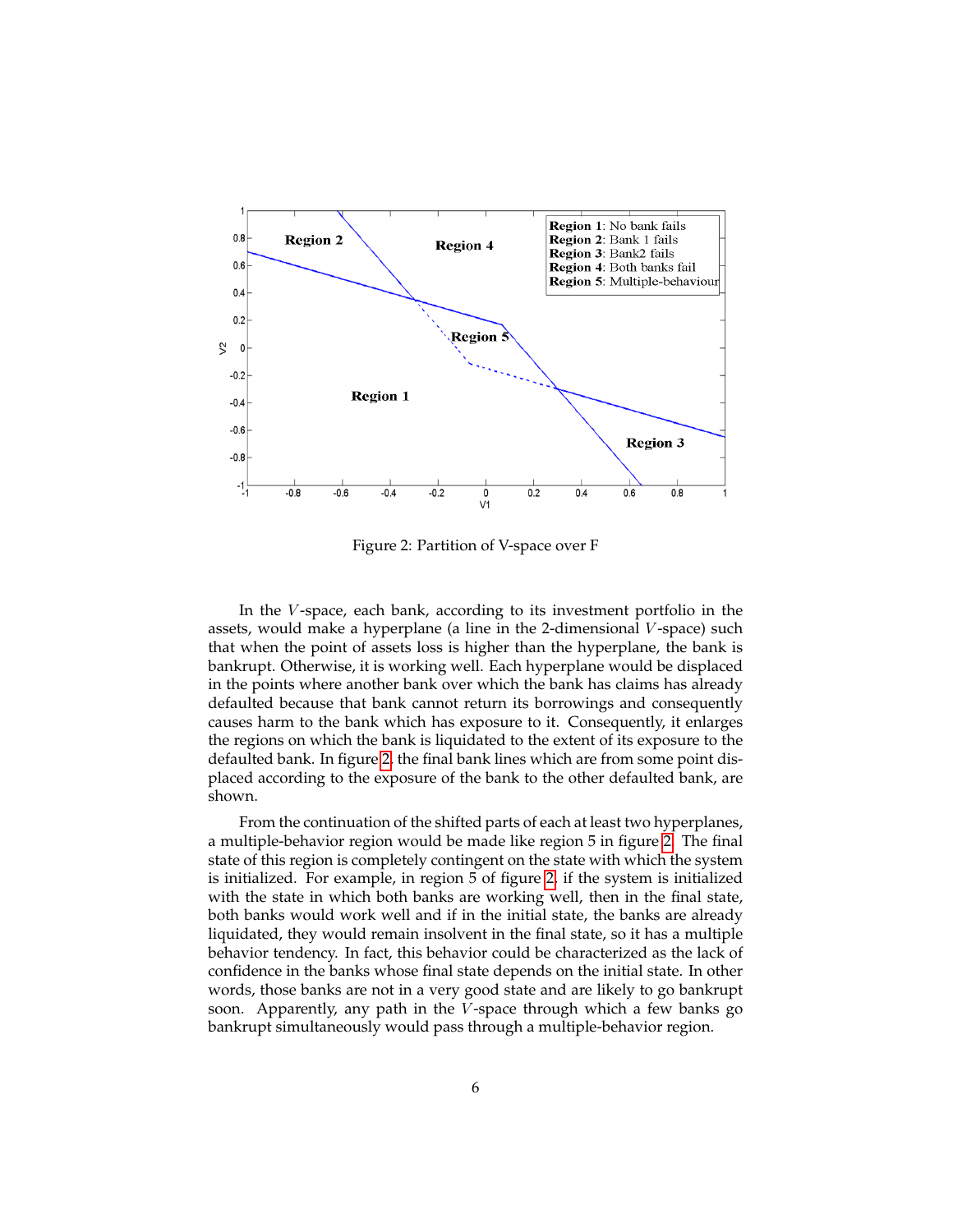If the number of assets is greater than or equal to the number of banks, one could make an invertible coordinate change in the  $V$ -space such that all the hyperplanes become coordinate direction. In the new coordinate system, which is a linear combination of the old coordinate system, it is apparent that all  $2^N$ possible configurations of  $F$  would exist, so it can be said that if the number of assets is greater than or equal to the number of banks, then all  $2^N$  possible regions would exist. Besides, there would be a multiple-behavior region between the hyperplanes of any at least two banks, which are mutually directly or indirectly (through another bank) exposed to each other, given a combination of the other banks state, so there would be up to  $\sum_{i=2}^N \binom{N}{i} 2^{(N-i)}$  multiple behavior regions. Interestingly, assuming that all banks are at least indirectly connected to each other, there would always exist a multiple-behavior region, one side of which all banks are well and on the other side, they are all insolvent. In other words, regardless of how banks invest in the assets and regardless of how they are all exposed to each other, some paths in the  $V$ -space are possible, through which all banks go bust simultaneously.

### <span id="page-6-0"></span>**4 Simulation Model**

In order to do the simulation, a network of banks should be constructed and, a probability distribution is required over the V -space to numerically calculate the probability of the regions in the partition diagram of V -space over the configurations of  $F$ . Finally, a measure, which is called cost function here, should be defined so as to compare it for different parameters of the model.

#### **4.1 Network Model**

In our network, the nodes represent the banks and node  $A$  is connected to node B if there is a link from node A to node B which shows how much bank A has lent to bank B. Here the simplest type of random network, that is Erdos-Renyi model, is used. So, each node is connected to any other node with the fixed probability of P.

It is assumed that all banks are the same. In other words, their total assets are equal and they have the same capital buffer,  $\eta$ , that is represented as a percentage of the total assets. Consequently, they would diversify their external assets investment portfolio in exactly the same manner and the default of any bank incurs the same cost to the economy.

In this model, how much each bank is willing to invest in interbank loans depends on the level of the connectivity of the network  $(P)$ . When  $P = 0$ , which means there is no link in the network, all banks invest only in external assets in the asset-side of their balance sheets. However, for the other values of P, all banks invest a portion of their total assets in interbank loans if it is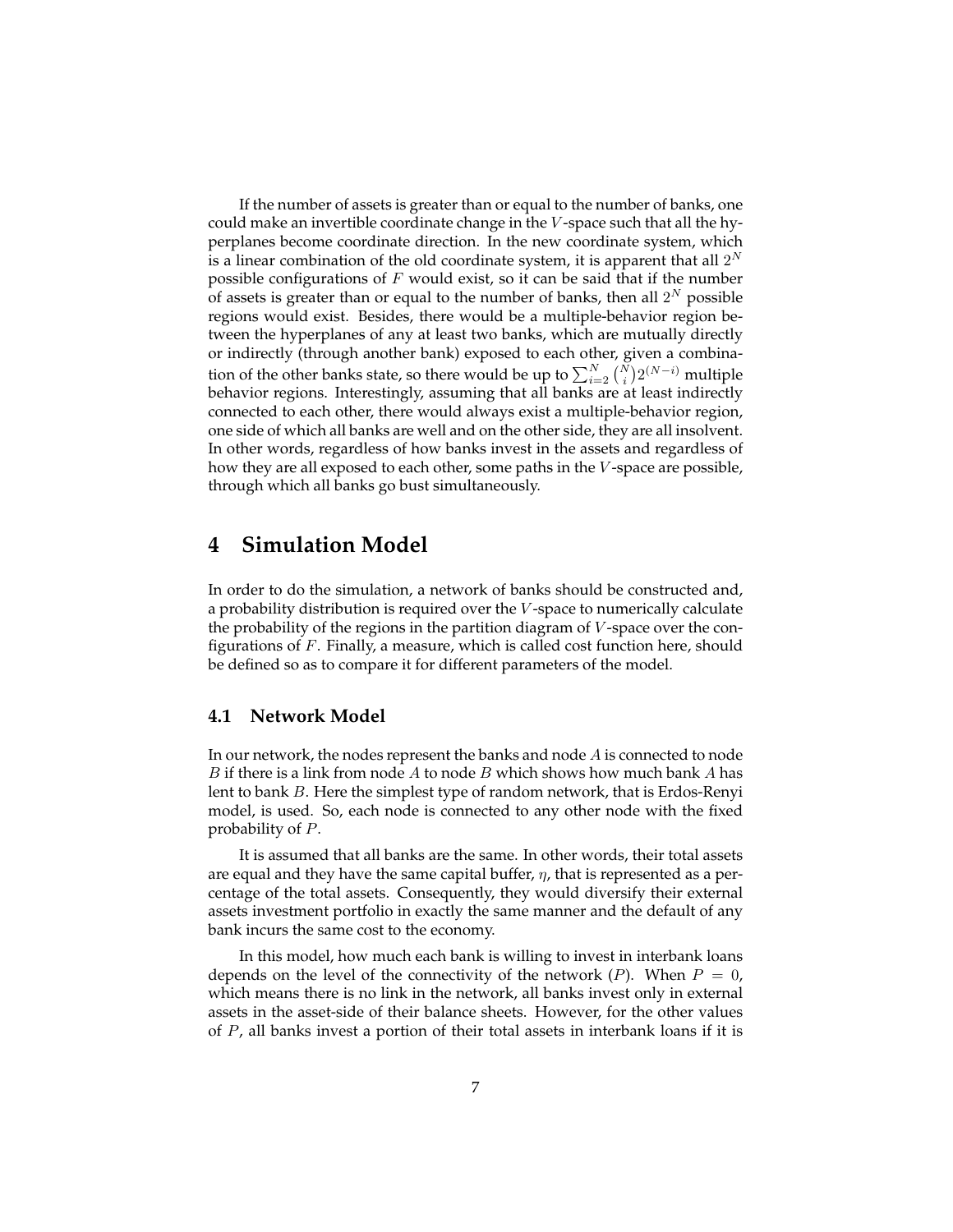possible (For any value of  $P$  between 0 and 1, sometimes it is not possible for a particular bank to invest in interbank loans because it is not connected to any other bank and in this case it would invest only in external assets). The larger  $P$  is, the more willing banks are to invest in interbank loans until the network is complete  $(P = 1)$ , and at that time all banks invest their highest percentage in interbank loans. The idea is that banks do not like to lend a large volume of money to an individual bank because of its high risk, but when the connectivity of the network increases, on average, a bank is connected with more banks, so, in fact, the bank has found the opportunity of lending to more banks and as a result, it would invest more in interbank loans. Besides, as far as it is assumed that all banks are the same, all banks divide their total interbank loans equally with the banks with whom they are connected and do not distinguish between them.

As [\[5\]](#page-12-0) suggests, an important parameter regarding the investment portfolio of the banks in the external assets  $(X \text{ matrix})$ , is how much different banks diversify their portfolios from each other. This parameter, called D, could be calculated by the average distance between the asset allocations of each pair of banks as follows

$$
D = \frac{1}{2N(N-1)} \sum_{i} \sum_{l \neq i} \sum_{j} |X_{ij} - X_{lj}| \tag{2}
$$

Here  $\vec{X_{ij}}$  is  $X_{ij}$ , which is the investment of bank  $i$  in asset  $j$  as a fraction of its capital buffer, when it is normalized by  $\sum_j X_{ij}$ , which is the total investment of bank  $i$  in the assets as a fraction of its capital buffer. When all banks invest in exactly the same portfolio,  $D$  would equal to 0 and when they do not invest in any asset in which the others have already invested,  $D$  would equal to 1.

For a given level of the connectivity of the network, it is desirable to generate random  $X$  matrices with different values of  $D$  and Appendix shows how to do that when the number of banks are equal to the number of assets. It is also of great importance to note that here it is assumed all assets are the same. In other words, banks are completely impartial to the assets and do not prefer any one to the others.

#### <span id="page-7-0"></span>**4.2 Probability distribution over** V **-space**

For an asset, there are two types of return, including simple return and log return and they are defined as follows:

Simple return 
$$
=
$$
  $\frac{P_f - P_i}{P_i}$  (3)

$$
Log return = ln \frac{P_f}{P_i}
$$
\n(4)

Here  $P_f$  is the final price of the asset and  $P_i$  is the initial price of it. Log return could take any value while simple return has a bound that it cannot be less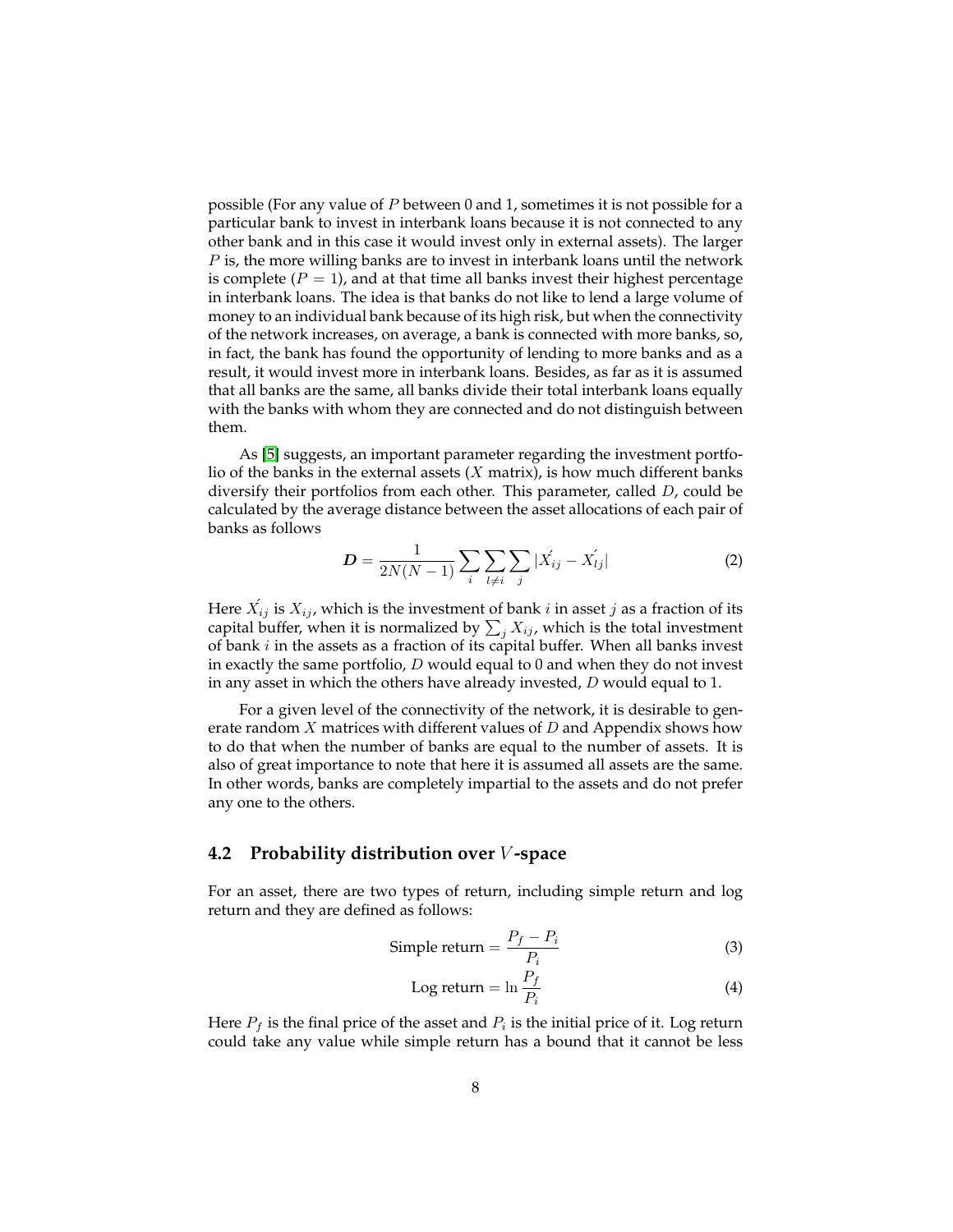than -1 since asset price cannot be negative. When final price is close to initial price, these two returns would approximately be equal ([\[6\]](#page-13-15))

For simplicity, it is assumed that log return is distributed as  $\frac{1}{\alpha}T$  when T is a student t distribution with 1.5 degrees of freedom and  $\alpha$  is a critical value of t-distribution corresponding to the probability q that a bank fails if it has invested only in that asset (the same probability distribution as [\[6\]](#page-13-15)). When the log return follows that distribution, the simple return would be distributed as  $e^{\frac{1}{\alpha}T} - 1$  so that its bound would not be violated. Here since the model deals with loss not return, it could be said that the loss is distributed as  $1-e^{\frac{1}{\alpha}T}.$ 

In the model, what has been meant by assets is, in fact, asset classes, that is a group of assets whose returns/losses are correlated, but independent from that of the other asset classes. In other words, it is assumed that all asset returns/losses are independent of each other. Also because assets are assumed to be the same, it could be said that asset losses are independently and identically distributed as  $1 - e^{\frac{1}{\alpha}T}$ .

#### **4.3 Systemic Cost**

There is a tension between the best investment portfolios for individual banks and the safest one for the system as a whole [\[5\]](#page-12-0). When banks individually try to diversify their portfolio to maximize their profit, they all invest in the same portfolio and as a result, they are all exposed to the same source of risk. This herding behavior is harmful for the stability of the system as a whole. From this aspect, since it is extremely difficult for the economy to absorb the costs incurred by the bankruptcy of several banks together, it is desirable that banks are never exposed to the same source of risk, so it would be less likely that some banks fail together. So, the regulator has been faced with a dilemma whether to let the banks maximize their individual profits or to make some regulations for enhancing the stability of the system.

To explore this tension, the same notion of systemic cost as [\[5\]](#page-12-0) is introduced.

$$
Expected(C) = \sum_{i=0}^{2^N} P_i K_i^S
$$
 (5)

C: systemic cost.

 ${\bf P}_i$ : Probability of region  $i$  in the partition diagram of V-space over  $F$ .

 $\mathbf{K}_i$ : Number of failed banks in region *i*.

S: Power which determines how nonlinear the cost is on the number of failed banks ( $S \geq 1$ ).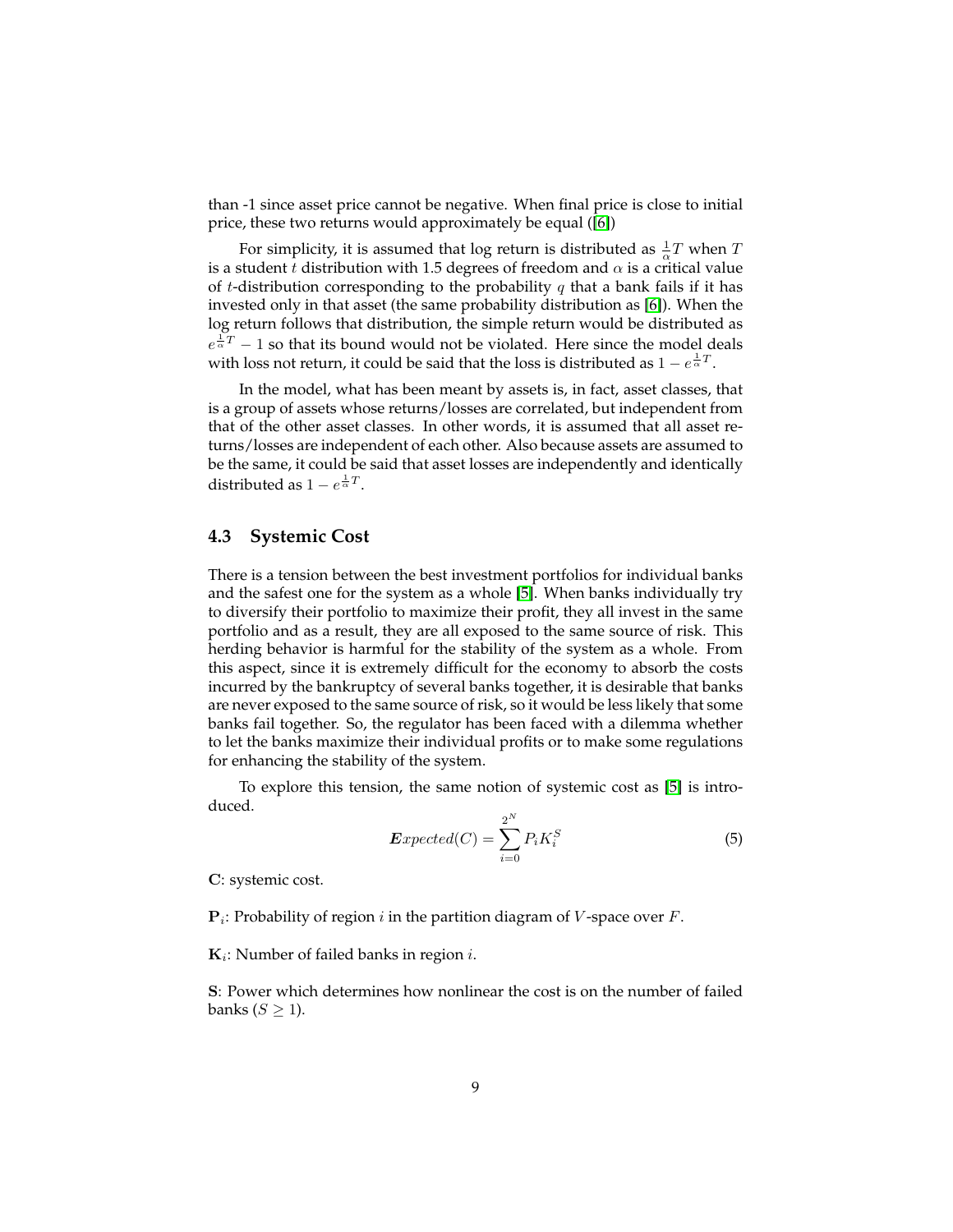### <span id="page-9-0"></span>**5 Simulation Results**

In order to develop the simulation,  $P$  and  $D$  both are discretized and for each pair of them, the average of the expected systemic cost over 1000 randomly generated  $X$  and  $L$  matrices is calculated. For calculating expected systemic cost, probability of each region in the partition diagram is required and that is done by using a 10000  $M$ -elements  $V$ -tuples which are generated from the probability distribution introduced in section [4.2.](#page-7-0)

The values of the model parameters which are used in these simulations are summarized in table [1](#page-9-1) although the results are still valid for the other choice of parameters.

| Parameter                                                | Value  |
|----------------------------------------------------------|--------|
| Number of banks                                          | 10     |
| Number of assets                                         | 10     |
| Maximum Percentage of interbank loans to total assets    | 20%    |
| (when $P=1$ )                                            |        |
| Type of the function of percentage of interbank loans to | Linear |
| total assets versus connectivity                         |        |

#### <span id="page-9-1"></span>Table 1: Summary of the parameters of the model

The average of the expected systemic cost in figure [3](#page-10-0) is plotted against network connectivity, P, and diverse diversification parameter, D, for different nonlinearity levels of the cost on the number of failed banks, S.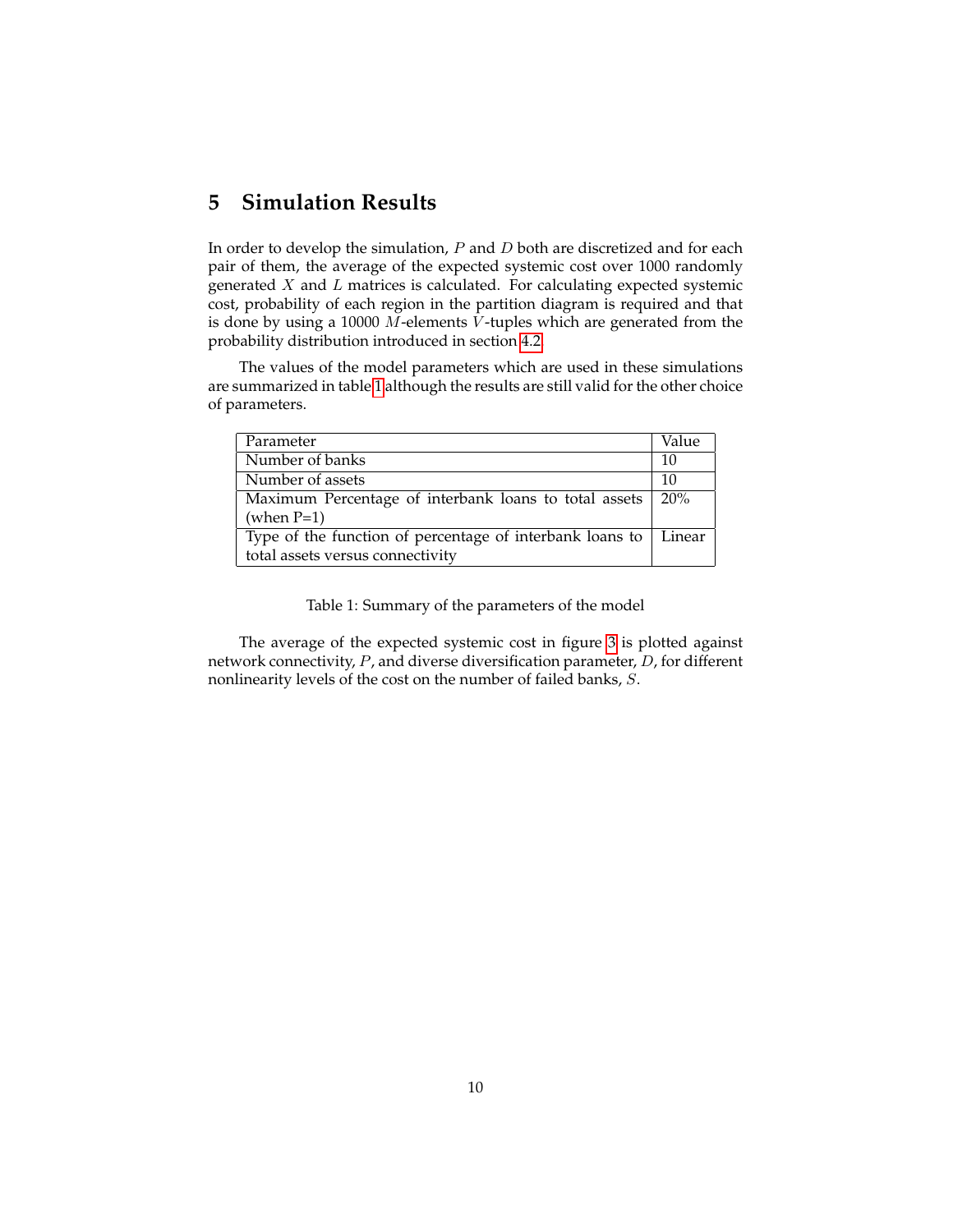

<span id="page-10-0"></span>Figure 3: Average of the expected systemic cost versus network connectivity level and the diverse diversification parameter for four degrees of nonlinearity of the cost function

For different levels of network connectivity, it is interesting how  $D_{opt}$ , D in which the cost is minimum, changes with the increase of  $S$ . When  $P = 0$ , there is no interbank linkage, and also the cost function is linear  $(S = 1)$ ,  $D_{opt}$  equals to 0 since there is no premium cost for the case that some banks fail together and consequently, the systemic cost is minimum when all banks invest in their same optimum portfolio. However, when  $S$  increases,  $D_{opt}$  shifts away gently from 0 towards 1 depending on how nonlinear the cost function is, and this means banks would diversify their diversification to minimize the extra cost associated with the simultaneous failure of the banks. This is in harmony with the results in [\[5\]](#page-12-0)

When  $P > 0$ , that is when banks to some level are connected to each other, the pattern of change in  $D_{opt}$  by the increase of S is different from that of the case when  $P = 0$  since the interbank linkages can be served as a gate of contagion. Here  $D_{opt}$ , at first, remains constant at 0 when S increases, but there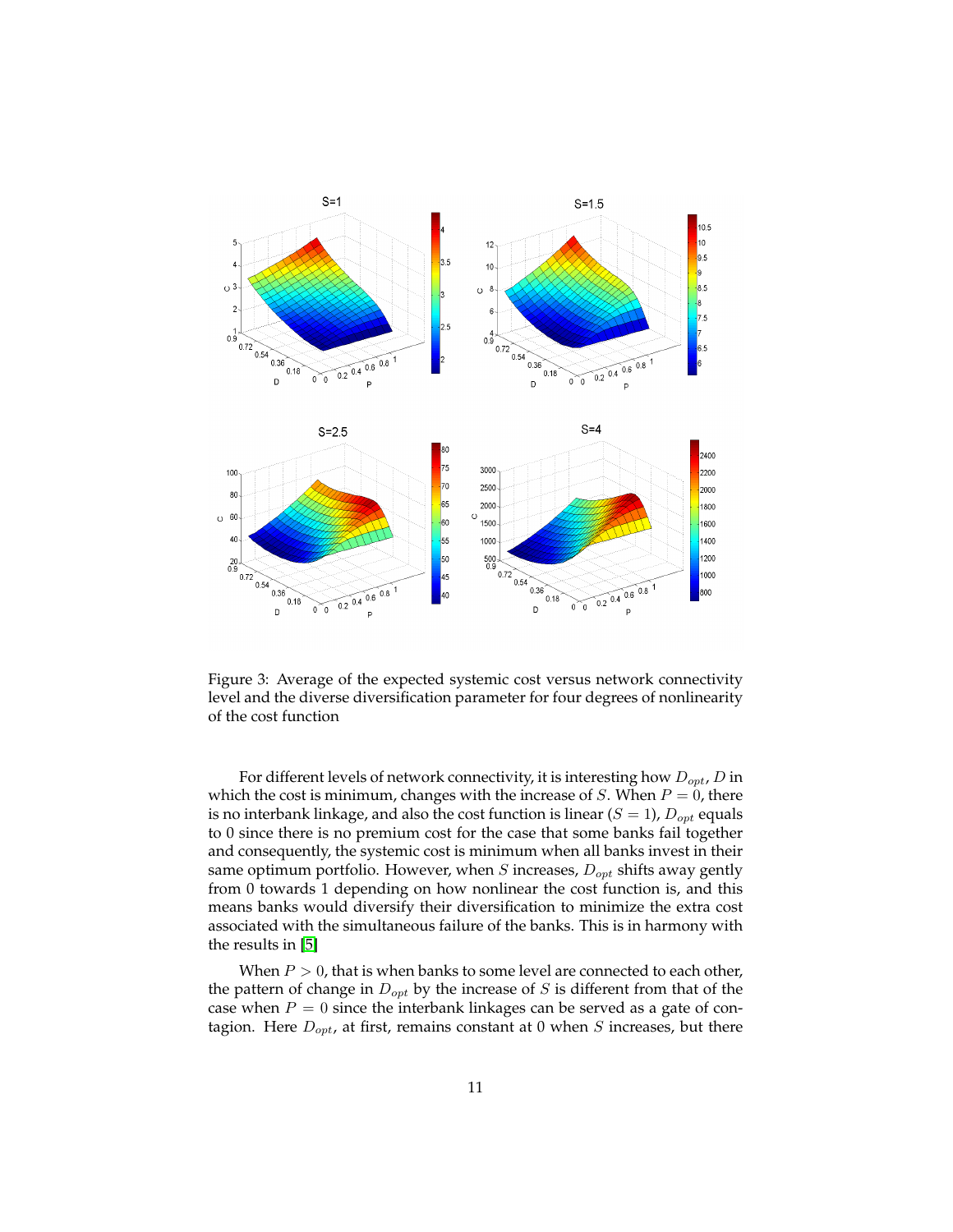exists a brink point in S at which  $D_{opt}$  swiftly changes from 0 to some value between 0 and 1. The higher the connectivity of the network is, the bigger this jump is and the later the brink point would happen. After this sudden change in  $D_{opt}$ , it would again drift gently towards 1 as S increases.

In fact, there is an area in  $P - D$  space in which the systemic cost would never be minimum and it is the area over which  $D_{opt}$  jumps and is schematically shown in gray colour in figure [4.](#page-11-0) From system stability point of view, the system should not be in that area under any form of the cost function since given any level of network connectivity, there always exists another D out of that area in which the systemic cost is lower. In fact, the regulator could let banks decrease their capital buffers when the system is moving away from the non-optimum area while the systemic cost still remains at its acceptable level.



<span id="page-11-0"></span>Figure 4: Non-optimum area in  $P - D$  space. The gray area could not be optimum under any form of cost function

The intuition behind the existence of such an area in  $P - D$  space is that when banks are connected to each other, interbank loans would work as a gate of contagion, but when  $D = 0$ , or in other words all banks have invested in the same portfolio, interbank loans could not spread the difficulty of distressed institutions to the other banks since when one bank has failed, it means that all the other banks are already bankrupt (because they have invested in exactly the same portfolio). So, even for very nonlinear cost functions, as  $D$  drifts from 0, the systemic cost would increase at first because this diverse diversification would open the gate for interbank linkages to spread financial difficulty. However, after some point, for nonlinear enough cost functions, the systemic cost would decrease because of having less of the cost associated with the simultaneous failure of banks. In fact, this phase transition in  $D_{opt}$  occurs because of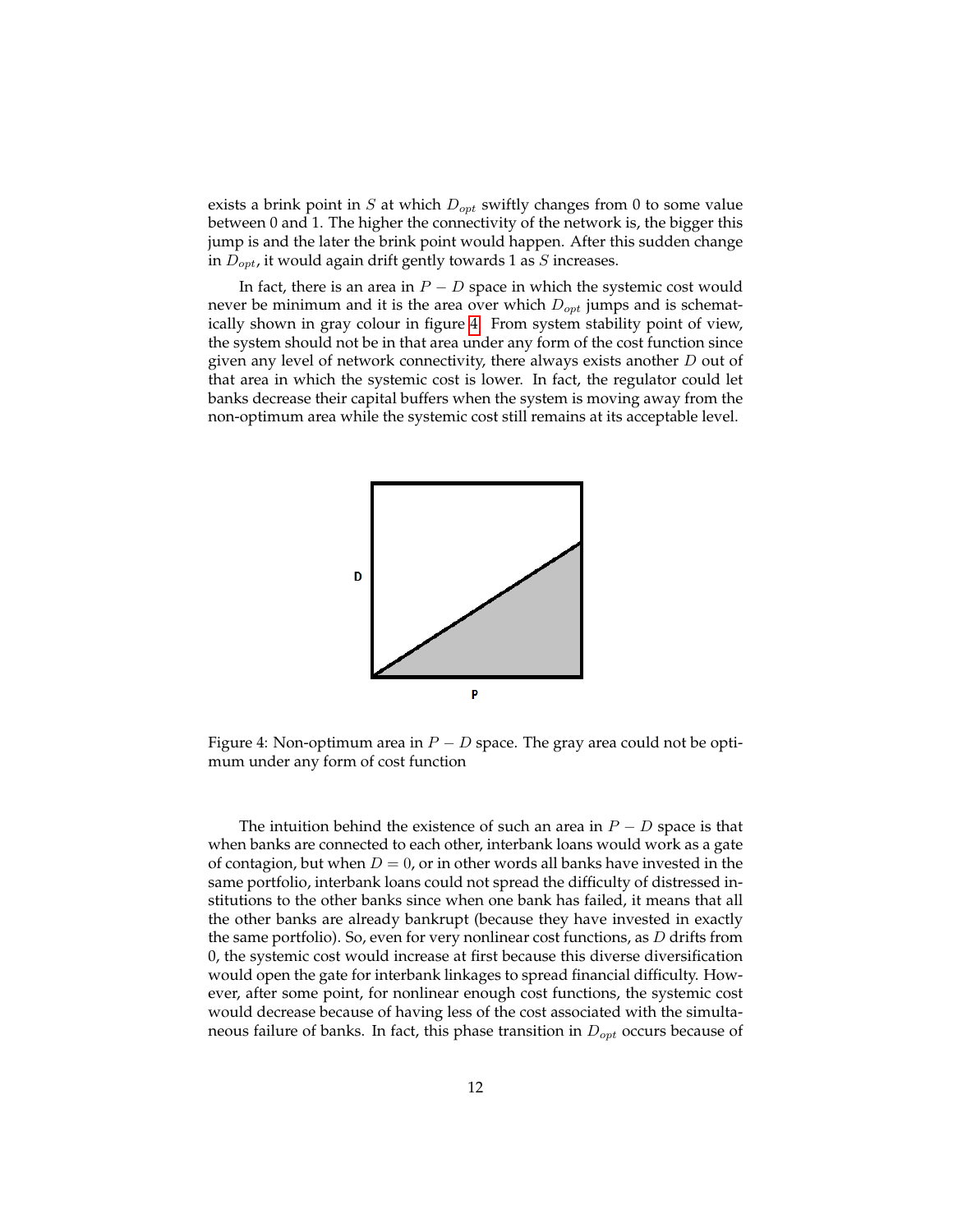this initial increase in the systemic cost as  $D$  moves from 0 to 1 for any type of cost function.

It is important to mention that the results do not depend on these particular parameters and by changing the parameters, including number of assets, number of banks, banks' capital buffer, maximum percentage of interbank loans to total assets, and type of the function of percentage of interbank loans to total assets versus connectivity, the pattern of the results remains intact. Besides, the results are not because of this particular assets loss probability distribution. If the t-distribution be swapped with another distribution like the normal distribution, the same type of results would be still achieved.

### <span id="page-12-5"></span>**6 Conclusion**

This paper extends Beale et al model in [\[5\]](#page-12-0) to account not only for the correlated exposure to the same source of risk, but also for the direct exposure of banks in the interbank market. We found that the existence of interbank loans which could serve as a means of contagion makes certain levels of the regulator diversifying the banks individual diversification non optimum given a level of network connectivity for any type of systemic cost function. Also, this moral for the banking system does not depend on the input parameters, including number of assets, number of banks, banks' capital buffer, maximum percentage of interbank loans to total assets, and the type of the function of percentage of interbank loans to total assets versus connectivity. So, in fact, the regulator could let banks decrease their capital buffers when the system is moving away from the non-optimum area while the systemic cost still remains at its acceptable level.

### **References**

- <span id="page-12-3"></span>[1] V. Acharya and T. Yorulmazer. Information contagion and bank herding. *Journal of Money, Credit and Banking*, 40(1):215–231, 2008.
- <span id="page-12-2"></span>[2] V. Acharya, T. Yorulmazer, and C. for Economic Policy Research. *Information contagion and inter-bank correlation in a theory of systemic risk*. Centre for Economic Policy Research, 2003.
- <span id="page-12-1"></span>[3] F. Allen and D. Gale. Financial contagion. *Journal of political economy*, pages 1–33, 2000.
- <span id="page-12-4"></span>[4] D. Backus, S. Foresi, and L. Wu. Liquidity and contagion in financial markets. *CRIF Working Paper series*, page 31, 1999.
- <span id="page-12-0"></span>[5] N. Beale, D. Rand, H. Battey, K. Croxson, R. May, and M. Nowak. Individual versus systemic risk and the regulators dilemma. *PNAS, In press*.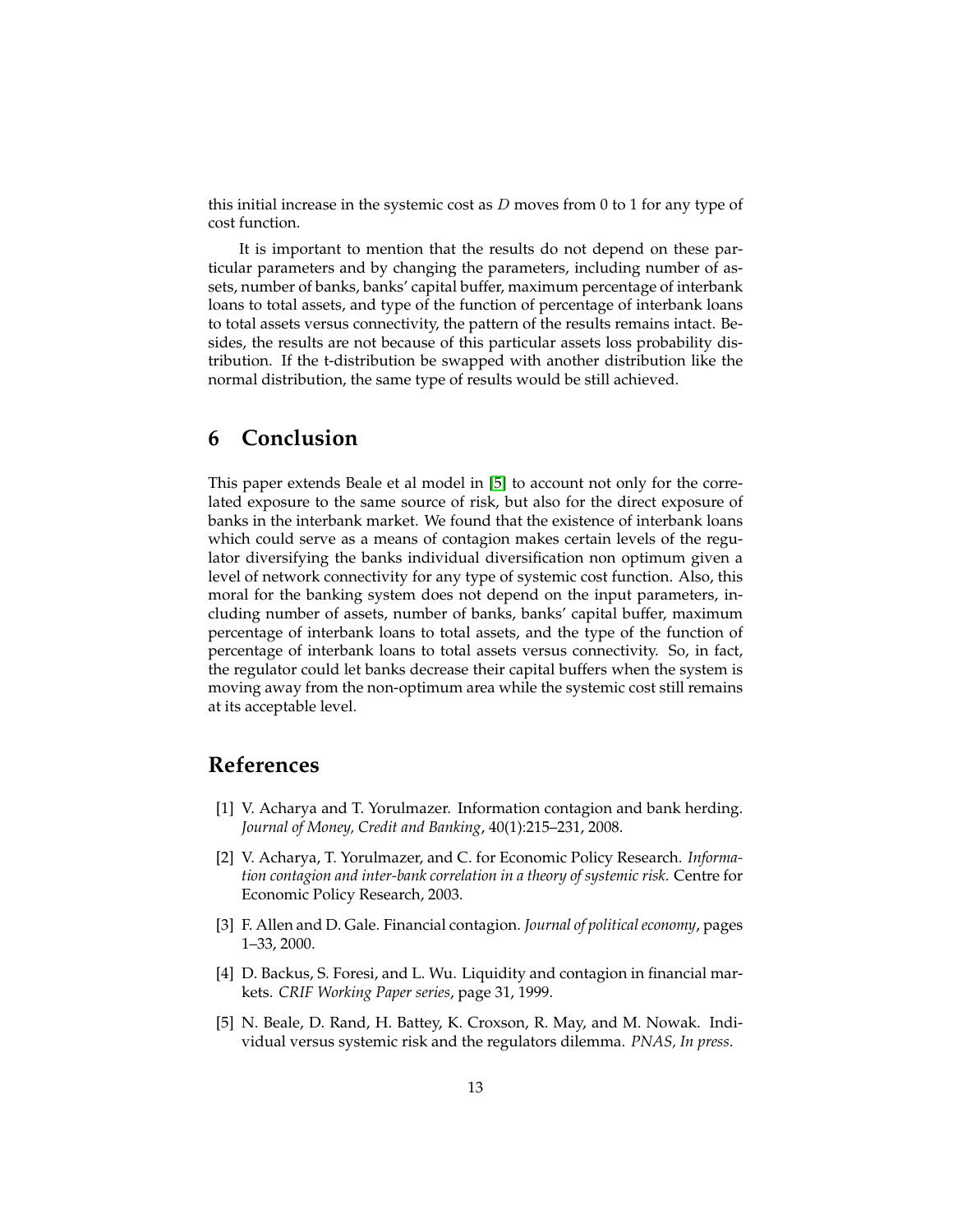- <span id="page-13-15"></span>[6] N. Bingham and R. Kiesel. *Risk-neutral valuation: Pricing and hedging of financial derivatives*. Springer Verlag, 2004.
- <span id="page-13-13"></span>[7] D. Blackwell, M. Griffiths, D. Winters, and I. Books24x7. *Modern financial markets: prices, yields, and risk analysis*. Wiley, 2007.
- <span id="page-13-10"></span>[8] N. Boyson, J. Helwege, and J. Jindra. Crises, liquidity shocks, and fire sales at financial institutions. Technical report, working paper, University of South Carolina, 2010.
- <span id="page-13-9"></span>[9] R. Caballero and A. Simsek. Fire sales in a model of complexity, 2009.
- <span id="page-13-11"></span>[10] C. Calomiris and G. Gorton. The origins of banking panics: models, facts, and bank regulation, 1991.
- <span id="page-13-12"></span>[11] Y. Chen. Banking panics: The role of the first-come, first-served rule and information externalities. *Journal of Political Economy*, 107(5):946–968, 1999.
- <span id="page-13-5"></span>[12] E. Elton, M. Gruber, S. Brown, and W. Goetzmann. *Modern portfolio theory and investment analysis*. Wiley-India, 2009.
- <span id="page-13-1"></span>[13] K. French, M. Baily, J. Campbell, J. Cochrane, D. Diamond, D. Duffie, A. Kashyap, F. Mishkin, R. Rajan, D. Scharfstein, et al. The squam lake report: Fixing the financial system\*. *Journal of Applied Corporate Finance*, 22(3):8–21, 2010.
- <span id="page-13-8"></span>[14] P. Gai and S. Kapadia. Contagion in financial networks. *Bank of England, Working Paper*, 2007.
- <span id="page-13-0"></span>[15] A. Haldane. Rethinking the financial network. *Speech delivered at the Financial Student Association, Amsterdam, April*, 2009.
- <span id="page-13-14"></span>[16] A. Haldane and R. May. Systemic risk in banking ecosystems. *Nature*, 469(7330):351–355, 2011.
- <span id="page-13-3"></span>[17] International Monetary Fund. IMF Global Financial Stability Report: Meeting New Challenges to Stability and Building a Safer System. 2010.
- <span id="page-13-6"></span>[18] R. May and N. Arinaminpathy. Systemic risk: the dynamics of model banking systems. *Journal of the Royal Society Interface*, 7(46):823, 2010.
- <span id="page-13-7"></span>[19] P. Mistrulli. Assessing financial contagion in the interbank market: Maximum entropy versus observed interbank lending patterns. *Journal of Banking & Finance*, 2010.
- <span id="page-13-4"></span>[20] E. Nier, J. Yang, T. Yorulmazer, and A. Alentorn. Network models and financial stability. *Journal of Economic Dynamics and Control*, 31(6):2033– 2060, 2007.
- <span id="page-13-2"></span>[21] NYU Stern School of Business. *Repairing the US Financial Architecture: An Independent View*.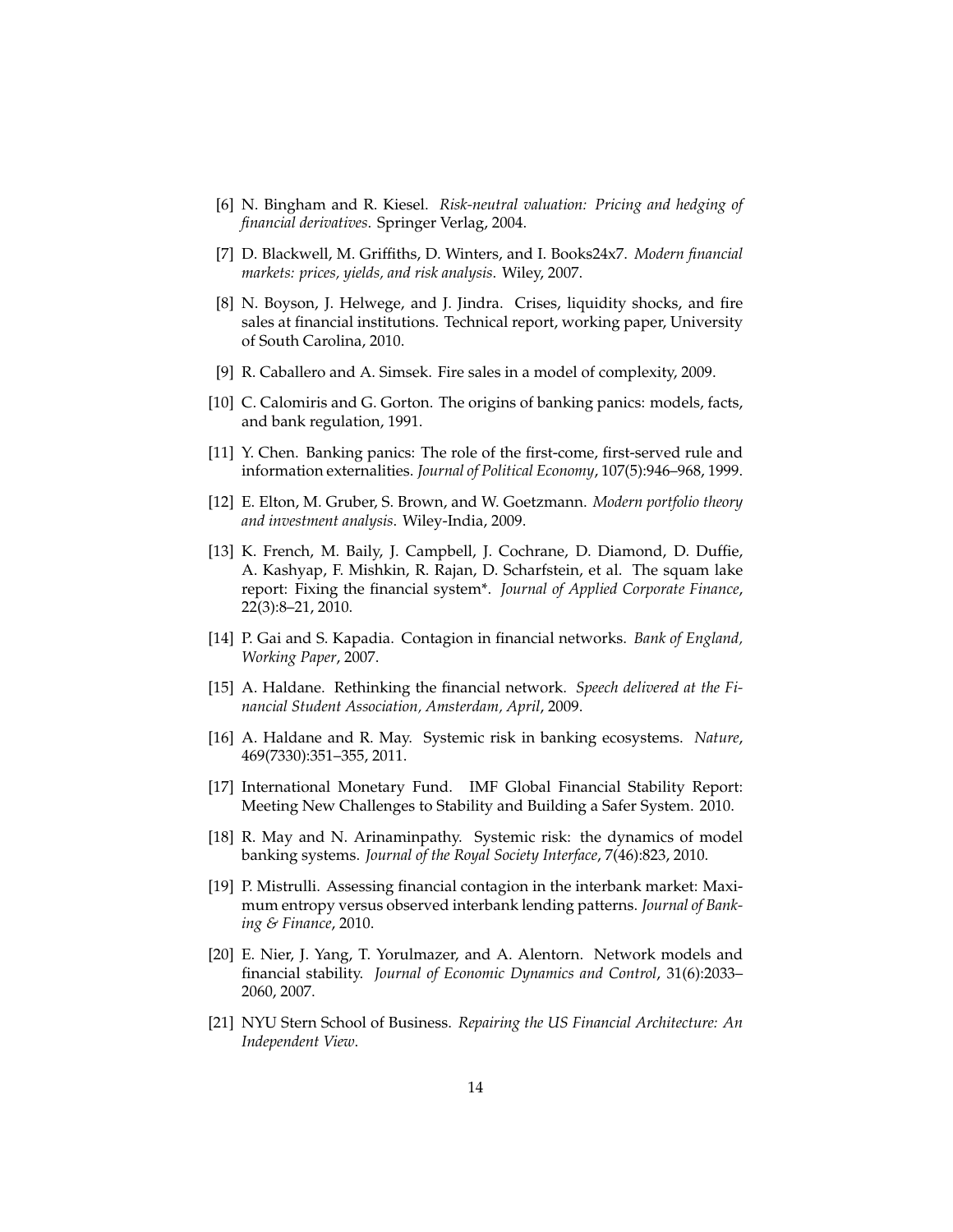- <span id="page-14-0"></span>[22] J. Rochet and J. Tirole. Interbank lending and systemic risk. *Journal of Money, Credit and Banking*, 28(4):733–762, 1996.
- <span id="page-14-3"></span>[23] A. Shleifer and R. Vishny. Fire sales in finance and macroeconomics. Technical report, National Bureau of Economic Research, 2010.
- <span id="page-14-1"></span>[24] J. Stiglitz. Risk and global economic architecture: Why full financial integration may be undesirable, 2010.
- <span id="page-14-2"></span>[25] S. Wells. Financial interlinkages in the united kingdom's interbank market and the risk of contagion. *Bank of England Working Paper No. 230*, 2004.

## **Appendix: Randomly generating X matrices with a specific diverse diversification parameter**

Here is the algorithm that we have devised to randomly generate  $X$  matrices with a specific diverse diversification parameter,  $D$ , given that the number of assets equals to the number of banks ( $M = N = n$ ) or in other words, the X is a square matrix.

At first, a seed point, consisted of  $n$  numbers, is randomly generated such that the sum of the *n* numbers equals to 1. When  $D = 0$ , all banks invest in the same type of portfolio as the seed (in fact, they multiply the seed according to their total investment in the external assets). As  $D$  increases, banks make some perturbation to the seed and each one approaches a particular asset such that when  $D = 1$ , each bank has invested only in one asset (since all assets are assumed to be the same, it does not matter in which asset a bank specializes. For the perturbation, a vector made of  $n$  elements, all of which except one are negative and whose sum is 0, is added to the seed as follows:

$$
X = \begin{pmatrix} s_1 + \epsilon_1 & s_2 - \epsilon_2 & \cdots & s_n - \epsilon_n \\ s_1 - \epsilon_n & s_2 + \epsilon_1 & \cdots & s_n - \epsilon_{n-1} \\ \vdots & \vdots & \ddots & \vdots \\ s_1 - \epsilon_2 & s_2 - \epsilon_3 & \cdots & s_n + \epsilon_1 \end{pmatrix}
$$

Here  $(s_1 \ s_2 \ \cdots \ s_n)$  is the initial seed and  $(\epsilon_1 - \epsilon_2 \ \cdots \ - \epsilon_n)$  is the perturbation vector that for each bank is added to the initial seed as above.

For such an *X* matrix, given that  $\epsilon_2 \geq \epsilon_3 \geq \cdots \geq \epsilon_n$ , *D* would be:

<span id="page-14-4"></span>
$$
D = \frac{n[(n-1)(\epsilon_1 + \epsilon_2) + \sum_{i=1}^{n-2} [(n-1-2i)\epsilon_{i+2}]]}{n(n-1)}
$$
(A-1)